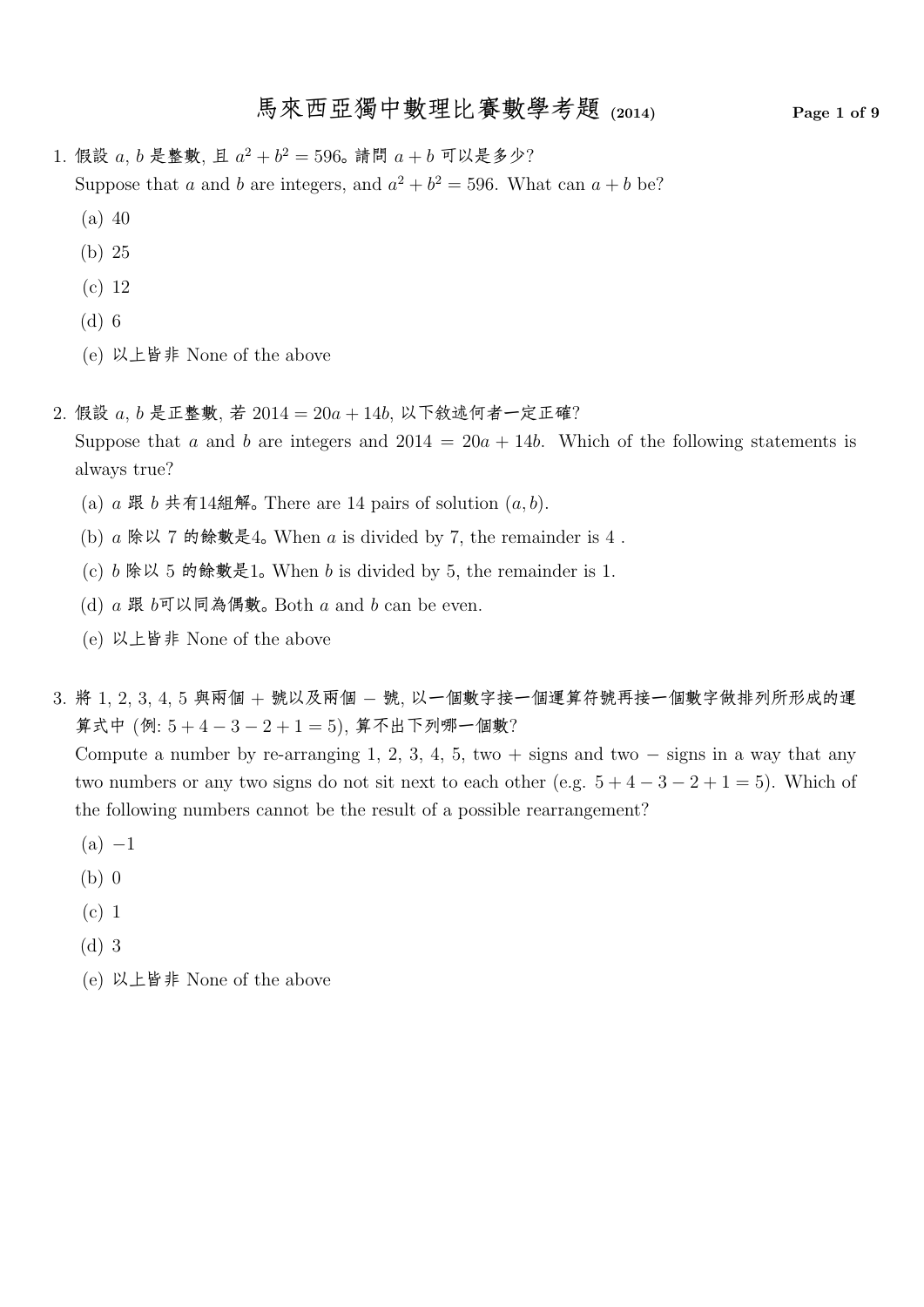#### 馬來西亞獨中數理比賽數學考題 (2014) Page 2 of 9

 $4.$   $\diamond$   $\alpha$  與  $\beta$  是  $x^2 - 20x + 14$  的兩個根且  $a_n = \alpha^n + \beta^n$ ,  $n$  是正整數。若數列  $\langle a_n \rangle$  滿足遞迴式  $a_{n+2} = pa_{n+1} + qa_n$ , 試求  $(p, q)$ ? Let  $\alpha$  and  $\beta$  be the two roots of  $x^2 - 20x + 14$  and  $a_n = \alpha^n + \beta^n$ , where n is a positive integer. Suppose the sequence  $\langle a_n \rangle$  satisfies the recursive formula  $a_{n+2} = pa_{n+1} + qa_n$ . What is  $(p, q)$ ? (a) (14, 20)

- (b) (20, 14)
- (c)  $(20, -14)$
- (d)  $(14, -20)$
- (e) 以上皆非 None of the above
- $5.$  下列每個選項中的三點皆可以形成一個平面三角形, 請問哪個三角形關於直線  $3x + 4y = 25$  的對稱圖形 跟自己一樣?

In each of the following items, the three points form a triangle on the plane. Which of the following triangles has the following property: the symmetric figure of the triangle about the line  $3x+4y=25$ is the same as itself?

- (a)  $A(0,0), B(7,1), C(6,8)$
- (b)  $A(0,0), B(7,1), D(3,4)$
- (c)  $A(0,0), B(7,1), E(8,6)$
- (d)  $D(3,4), E(8,6), F(0,1)$
- (e) 以上皆非 None of the above
- 6. 一個 iPad 是15900元, 若你手上有100元鈔票200張、500元鈔票40張以及1000元鈔票20張, 請問共有幾 種不需要找零錢的付錢方法?

Suppose the price of an iPad is 15900 and you have 200 100-dollar bills, 40 500-dollar bills, and 20 1000-dollar bills. How many ways can you pay for such an iPad exactly?

- (a) 68
- (b) 136
- (c) 272
- (d) 544
- (e) 以上皆非 None of the above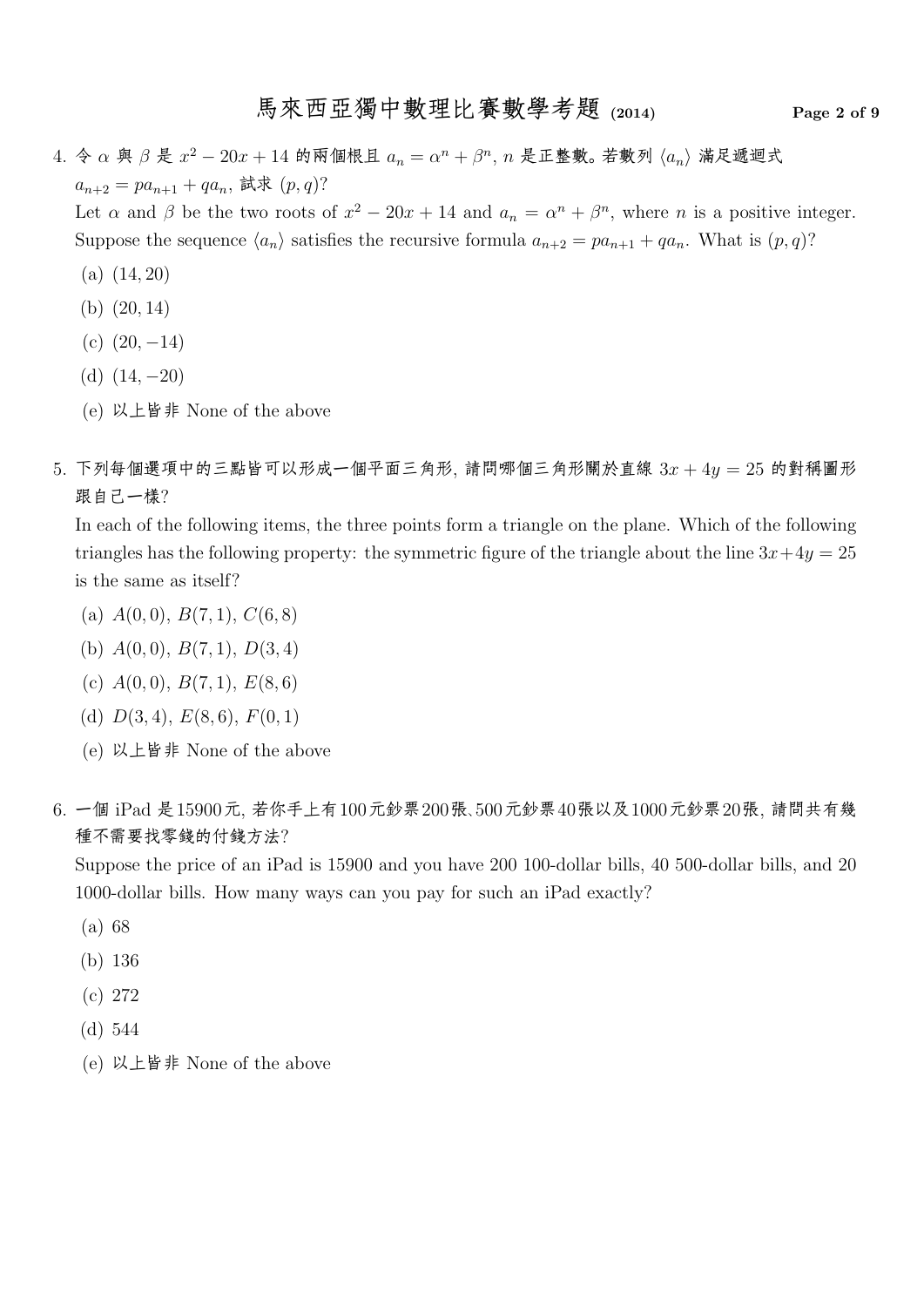## 馬來西亞獨中數理比賽數學考題 (2014) Page 3 of 9

7.  $5^{20.14}$  的整數部分有幾位數字? $(\log_{10} 2 = 0.301)$ 

How many digits is the integer part of  $5^{20.14}$ ? (log<sub>10</sub> 2 = 0.301)

- (a) 13
- (b) 14
- (c) 15
- (d) 16
- (e) 以上皆非 None of the above
- 8. 一個袋子中有六顆紅球、四顆白球和八顆藍球。如果隨機選出三顆球, 至少一顆球是紅色的機率是多少? In a bag there are 6 red, 4 white, and 8 blue balls. If 3 balls are drawn randomly from the bag, what is the probability that at lease one ball is red?
	- (a) 55/204
	- (b) 149/204
	- $(c)$  1/18
	- (d) 99/204
	- (e) 以上皆非 None of the above
- 9. 計算  $\cos(100^\circ)\cos(140^\circ)\cos(160^\circ)$ 。 Evaluate  $cos(100^\circ) cos(140^\circ) cos(160^\circ)$ .
	- $(a) -1/8$
	- $(b) -3/8$
	- $(c) -1/4$
	- $(d) -$ √ 3/8
	- (e) 以上皆非 None of the above
- 10. 兩個數列  $\langle a_n \rangle$ ,  $\langle b_n \rangle$  滿足  $a_n = 2a_{n-1} + b_{n-1}$ ;  $b_n = a_n 2a_{n-1}$ , 且  $a_0 = 2$ ,  $a_1 = 3$ 。則  $c_n = a_n a_{n-1}$ 是多少?

Given two sequences  $\langle a_n \rangle$ ,  $\langle b_n \rangle$  satisfying  $a_n = 2a_{n-1} + b_{n-1}$  and  $b_n = a_n - 2a_{n-1}$ , with  $a_0 = 2$ , and  $a_1 = 3$ . What is  $c_n = a_n - a_{n-1}$ ?

- $(a)$   $2^{n-1}$
- (b) 1
- $(c)$  n
- (d)  $(-1)^{n-1}$
- (e) 以上皆非 None of the above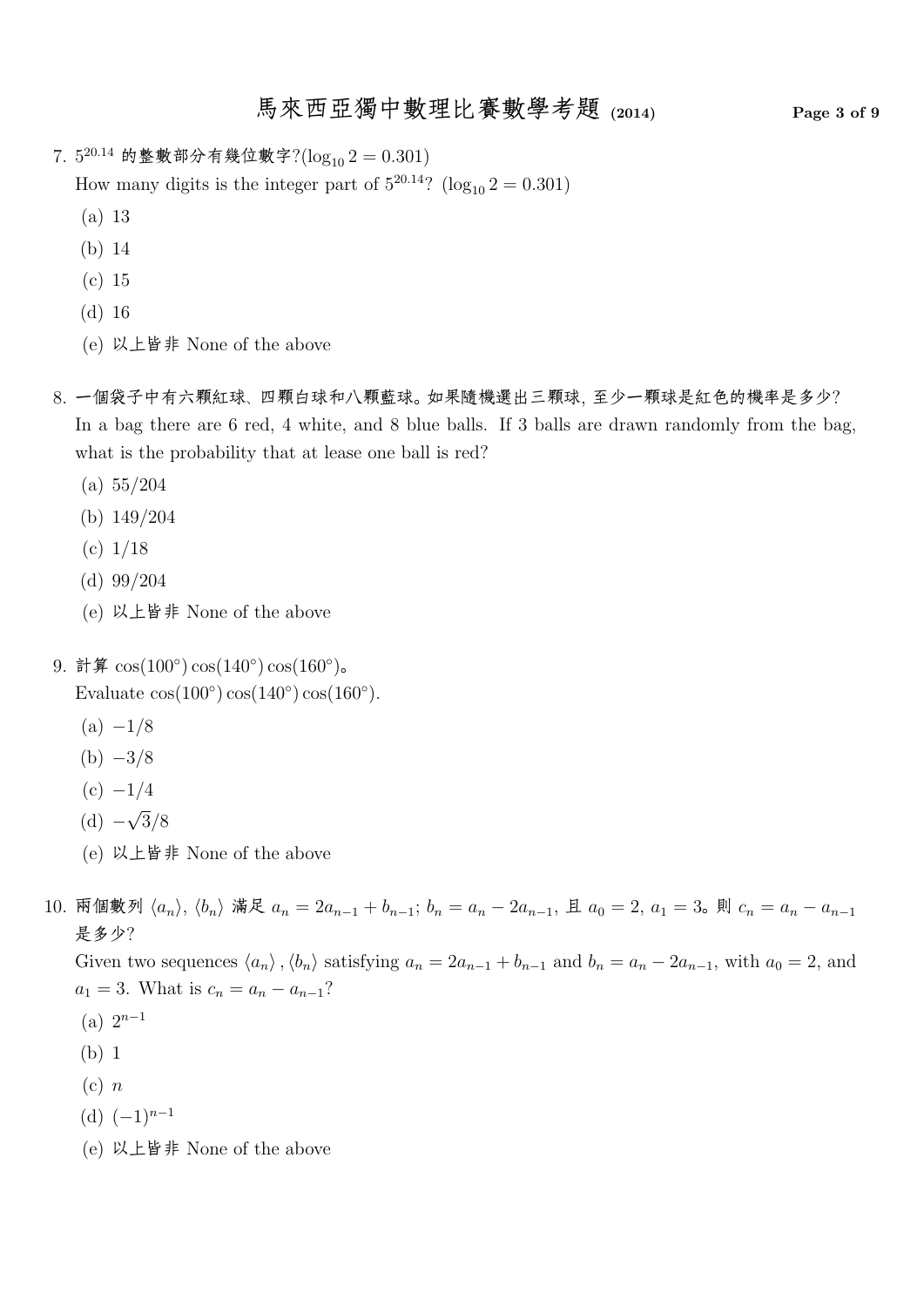- 11.  $\text{\textsterling} \triangle ABC \neq \overline{AB} = 9$ ,  $\overline{AC} = 5$ ,  $\cos \angle BAC = \frac{1}{6}$  $\frac{1}{6}$ 。設點  $P, \, Q \,$ 分別在邊 $\overline{AB}, \, \overline{AC}$  上, 並使得  $\triangle APQ$ 的面積是  $\triangle ABC$  面積的  $\frac{1}{3}$ , 則  $\overline{PQ}$  的最小可能值為? In a triangle  $\triangle ABC$ , let  $\overline{AB} = 9$ ,  $\overline{AC} = 5$ , cos  $\angle BAC = \frac{1}{6}$  $\frac{1}{6}$ . Suppose P, Q are two points lying on  $\overline{AB}$ ,  $\overline{AC}$ , respectively, such that the area of  $\triangle APQ$  is one-third of that of  $\triangle ABC$ . What is the minimum length of  $\overline{PQ}$ ?
	- (a) 5
	- (b) 4
	- (c) 3
	- (d) 2
	- (e) 以上皆非 None of the above
- 12. 在 1, 2, 3, · · · , 2014 的自然數中, 有幾個數沒有 2, 0, 1, 4 其中任何一個數字?

How many positive integers among 1, 2, 3,  $\cdots$ , 2014 are not formed by any one of the following digits: 2, 0, 1, and 4?

- (a) 128
- (b) 256
- (c) 512
- (d) 474
- (e) 以上皆非 None of the above
- 13. 設  $z$  是一個複數,  $i = \sqrt{-1}$ , 且  $|z i| = 1$ 。求  $(3 + 4i)z$  實部的最大值? Let z be any complex number satisfying  $|z - i| = 1$  where  $i =$ √ −1. Find the maximum for the real part of  $(3+4i)z$ ?
	- (a) 2
	- (b) 0
	- (c) 1
	- (d) 4
	- (e) 以上皆非 None of the above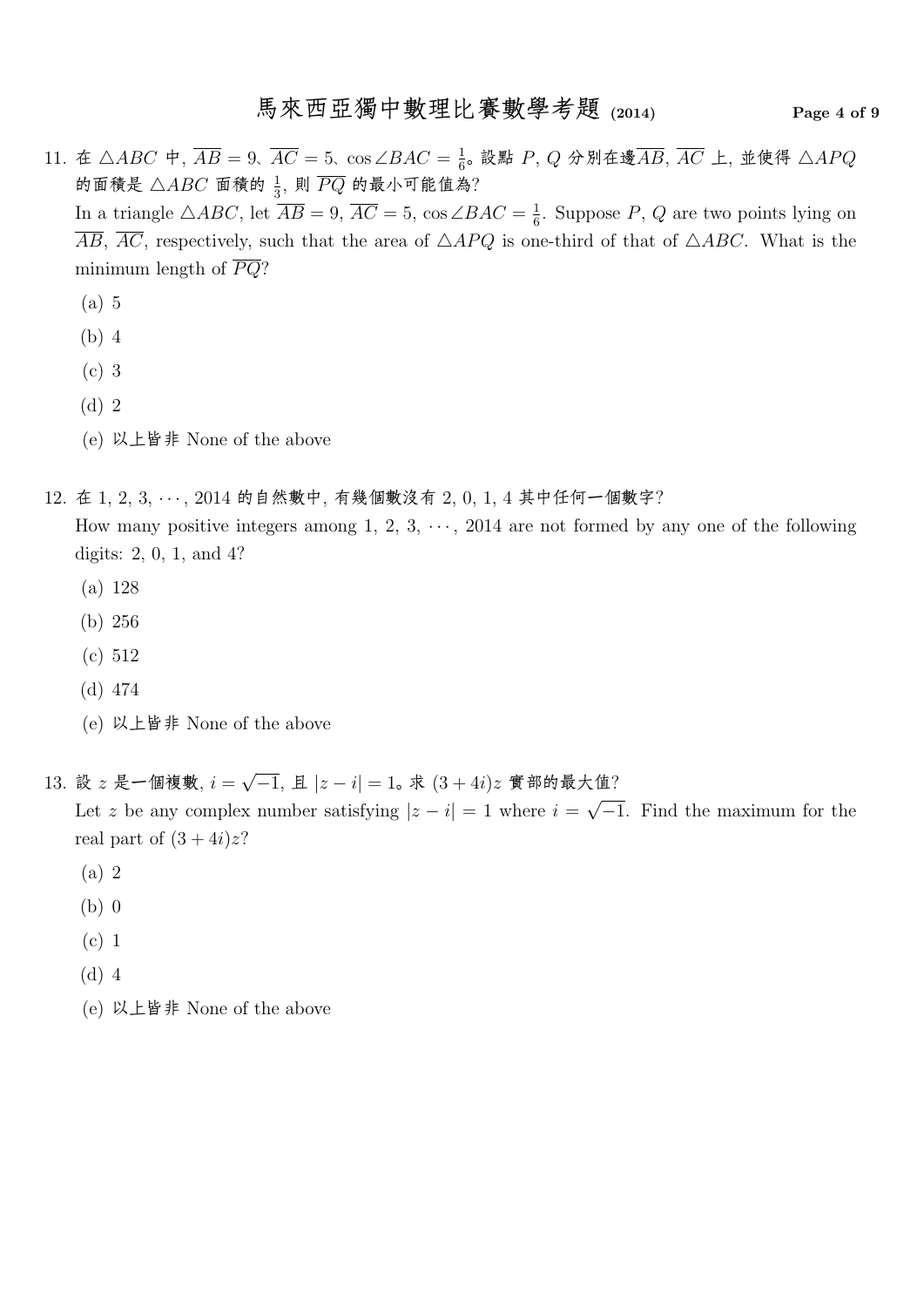# 馬來西亞獨中數理比賽數學考題 (2014) Page 5 of 9

14. 下圖中圓  $A, B, C$  的半徑均相同, 互相外切, 並內切於扇形  $DEF$ 。求扇形  $DEF$  與圓  $A$  的面積比值為? In the following figure, the three circles  $A, B$ , and  $C$  have the same radius and are tangent to each other and also tengent to the sector DEF. Compute the ratio of the area of DEF to the area of the circle A?



- (a)  $\frac{1}{36} (1 + 4 \cos 15^\circ)^2$
- (b)  $\frac{1}{36} (1 + 4 \sin 15^\circ)^2$
- (c)  $\frac{1}{6}(1+4\sin 15^\circ)^2$
- (d)  $\frac{1}{6}(1+4\cos 15^\circ)^2$
- (e) 以上皆非 None of the above

15. 
$$
\Rightarrow \oint \oint \frac{x}{\sqrt{1-x^2}} dx?
$$
  
Evaluate  $\int \frac{x}{\sqrt{1-x^2}} dx?$   
(a)  $-\sqrt{1-x^2} + C$   
(b)  $\sqrt{1-x^2} + C$   
(c)  $\frac{1}{2}\sqrt{1-x^2} + C$   
(d)  $-\frac{1}{2}\sqrt{1-x^2} + C$ 

(e) 以上皆非 None of the above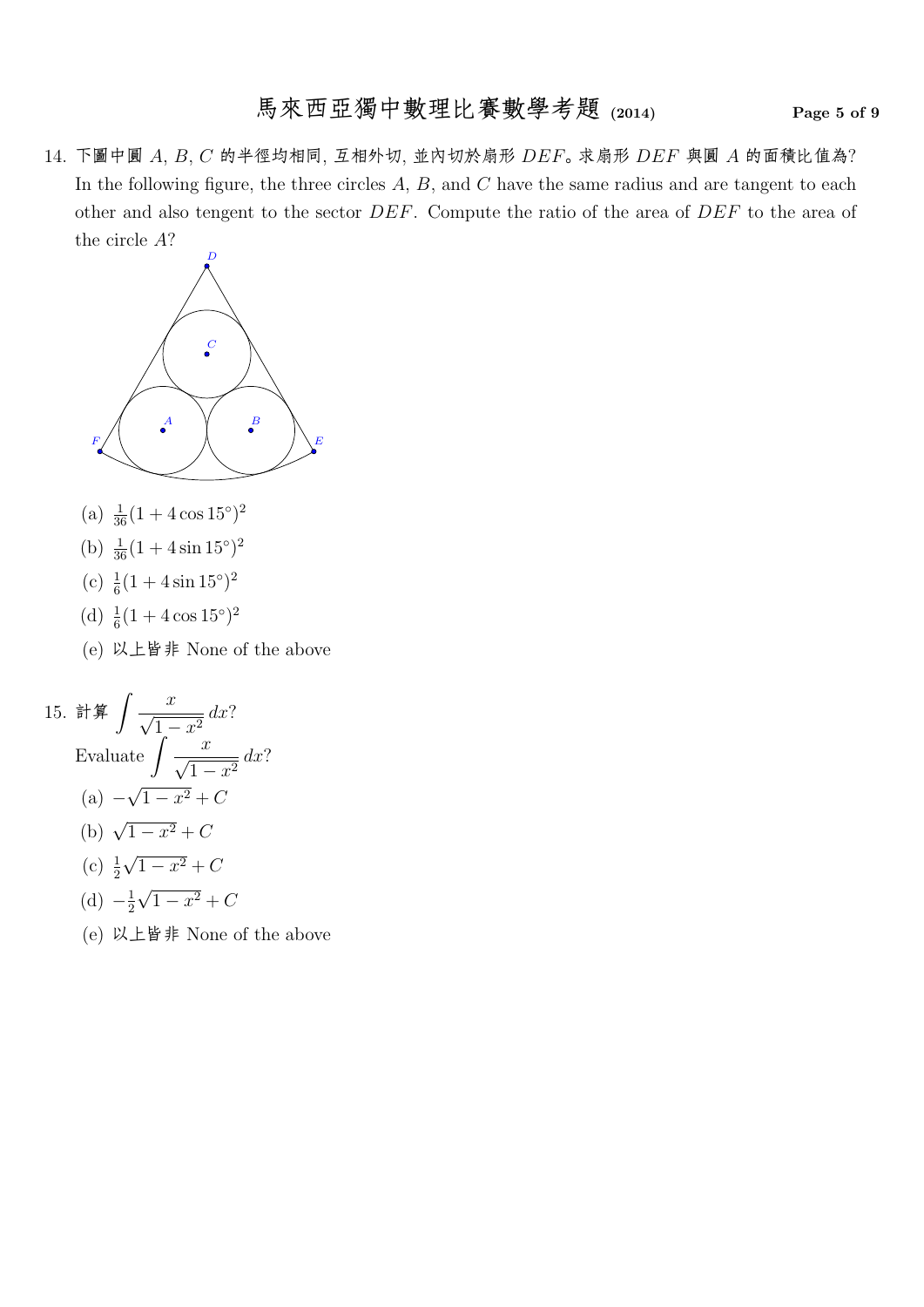16. 將紅、藍、綠、白四種顏色塗在下面的四個格子中, 一個格子塗一種顏色, 而每個顏色可重複使用, 但翻轉 後相同視為同一種塗法 (即紅、藍、綠、白與白、綠、藍、紅視為同一種)。請問總共有幾種不同的塗法? Four colors: red, blue, green, and white, are used to paint the following four squares. One square can be painted by just one color but different squares can be painted with the same color. Two kinds of painting are considered to be the same if one is the reflection of the other. For example,  $(R, G, B, W) = (W, B, G, R)$ . How many possible ways to paint the four squares?



- (a) 64
- (b) 128
- (c) 136
- (d) 163
- (e) 以上皆非 None of the above

17. 
$$
\oint a_k = \sum_{j=1}^k (-1)^{j-1}; \, b_n = \frac{1}{n} \sum_{k=1}^n a_k \text{ at } k \text{ in } b_n = ?
$$

\nLet 
$$
a_k = \sum_{j=1}^k (-1)^{j-1}; \, b_n = \frac{1}{n} \sum_{k=1}^n a_k.
$$
 Compute the limit 
$$
\lim_{n \to \infty} b_n = ?
$$

\n(a) 1

\n(b) 0

\n(c) -1

\n(d) 
$$
\frac{1}{2}
$$

\n(e) 
$$
\forall k \text{ if } k \text{ None of the above}
$$

#### 18. 下列方程式有多少個實數解 x?

How many real numbers x are solutions to the equation  $x = |x^2 - 2x| + |x^2 - 1|$ ?

- (a) 2
- (b) 0
- (c) 1
- (d) 4
- (e) 以上皆非 None of the above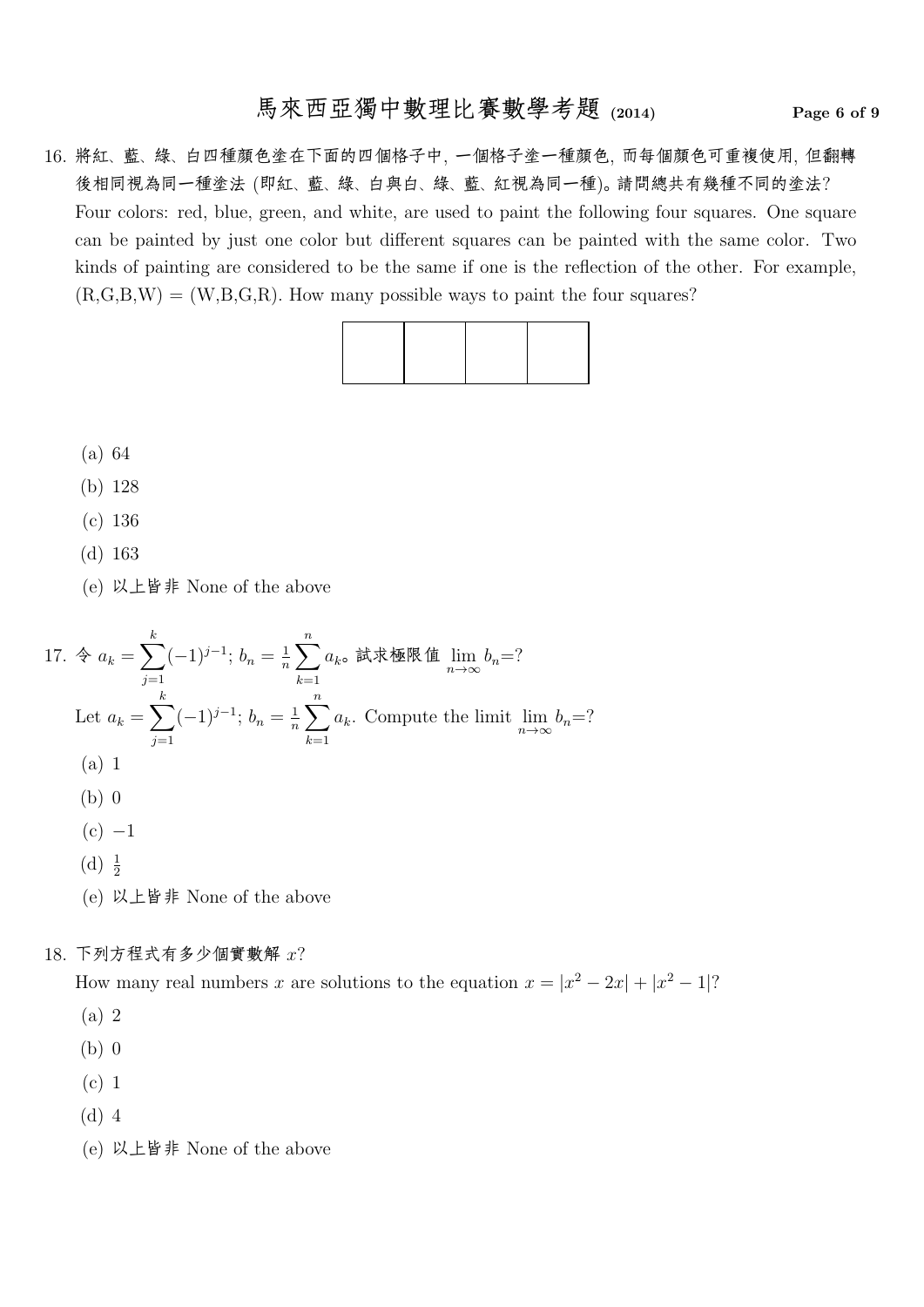- 19. 任選  $a_1, a_2, \dots, a_8$  八個不同的整數, 考慮兩兩之差所成的集合  $S = \{a_i a_j\}$ , 下列敘述何者正確? Given eight different integers  $a_1, a_2, \cdots, a_8$ . Let S be the set by collecting their differences, i.e.,  $S = \{a_i - a_j\}$ . Which of the following statements is true?
	- (a)  $S$  中的最大值跟最小值的比值不會比 7 小. The ratio of the largest to the smallest value in  $S$  is not less than 7.
	- (b)  $S$  最多會有 28 個元素. There are at most 28 elements in  $S$ .
	- (c)  $S \cong \psi \circ \pi$  4 28 個元素. There are at least 28 elements in S.
	- (d)  $S$  中至少有一個數字是 7 的倍數. At least one number in  $S$  is a multiple of 7.
	- (e) 以上皆非 None of the above
- $20.$  空間中三非零向量  $\overrightarrow{OA}, \overrightarrow{OB}, \overrightarrow{OC}$  滿足 ∠AOB =  $30^\circ$ , ∠BOC =  $45^\circ$ , ∠COA =  $60^\circ,$  令 θ 為平面 AOB 及平面 BOC 的法向量夾角。 試求  $|\cos \theta| = ?$

Let  $\overrightarrow{OA}$ ,  $\overrightarrow{OB}$ ,  $\overrightarrow{OC}$  be three non-zero vectors in three dimensional space. Suppose ∠AOB = 30°,  $\angle BOC = 45^{\circ}$ , and  $\angle COA = 60^{\circ}$ . Let  $\theta$  be the dihedral angle of plane AOB and BOC. Compute  $|cos\theta|$ . (Note: the dihedral angle between two planes is the angle between their two unit normal vectors.)

- (a)  $\sqrt{3}$  √ 2
- (b)  $\sqrt{3}/2$
- (c)  $\sqrt{2}/2$
- (d)  $\sqrt{6}-\sqrt{2}$ 4
- (e) 以上皆非 None of the above
- 21. 令  $x, y$ 為小於100之正整數, 且  $x + y, x y, xy, \frac{x}{y}$  $\frac{x}{y}$  四數之和為504, 求  $y=$ ? Let x and y be two natural numbers both smaller than 100. The sum of  $x + y$ ,  $x - y$ , xy and  $\frac{x}{y}$  is 504. What is  $y$ ?
	- (a) 2
	- (b) 3
	- (c) 4
	- (d) 5
	- (e) 以上皆非 None of the above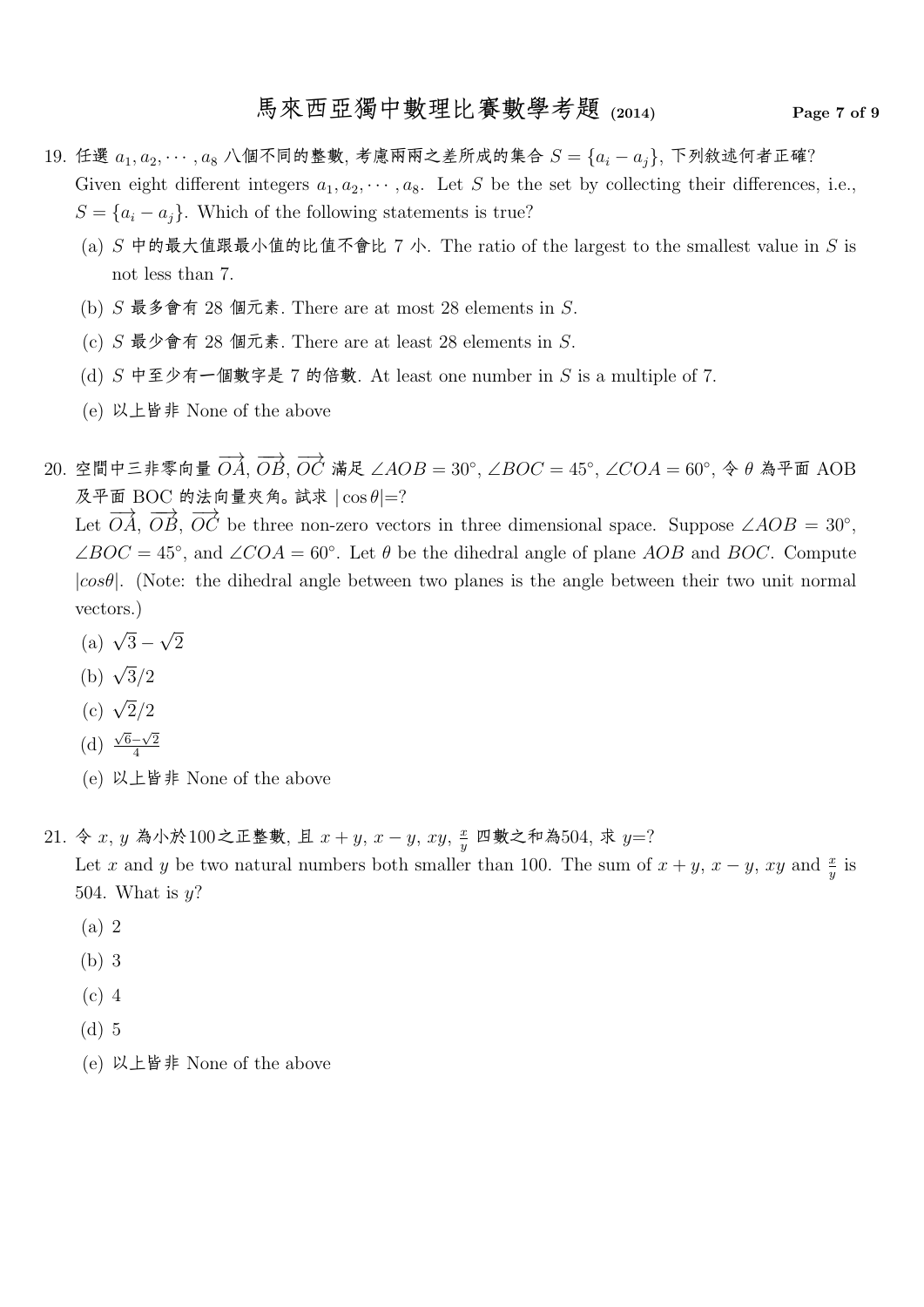$22.$  設 矩陣  $A =$  $\begin{bmatrix} a & b \end{bmatrix}$  $c - a$ 1 , 其中  $a, b, c$  是實數且  $det(A) = 2$ 。 試求  $det(A - A^{-1}) = ?$ Assume that the matrix  $A =$  $\begin{bmatrix} a & b \end{bmatrix}$  $c - a$ 1 with  $a, b, c$  being real numbers and  $\det(A) = 2$ . What is  $\det(A - A^{-1})$ ?  $(a) \frac{9}{4}$ (b)  $\frac{9}{2}$ (c) 3 (d) 2 (e) 以上皆非 None of the above

23. 設直線  $y = x + 5$  與抛物線  $y^2 - 4y - 4x - 8 = 0$  相交於 P, Q 兩點。令 F 為抛物線的焦點, 則  $\overline{PF} + \overline{OF} = ?$ 

Let P, Q be the intersections of the line  $y = x - 5$  and the parabola  $y^2 - 4y - 4x - 8 = 0$ . Suppose the focus of the parabola is F. What is  $\overline{PF} + \overline{QF} = ?$ 

- (a) 2
- (b) 4
- (c) 6
- (d) 8
- (e) 以上皆非 None of the above
- 24. 請找出  $f(x) = \frac{2x^2 + 8}{x}$  的最小值, 其中  $x > 0$ 。 Find the minimum of  $f(x) = \frac{2x^2 + 8}{x}$  $\frac{z+8}{x}$  for  $x > 0$ .
	- (a) 1.
	- (b) 2.
	- (c) 3.
	- (d) 4.
	- (e) 以上皆非 None of the above